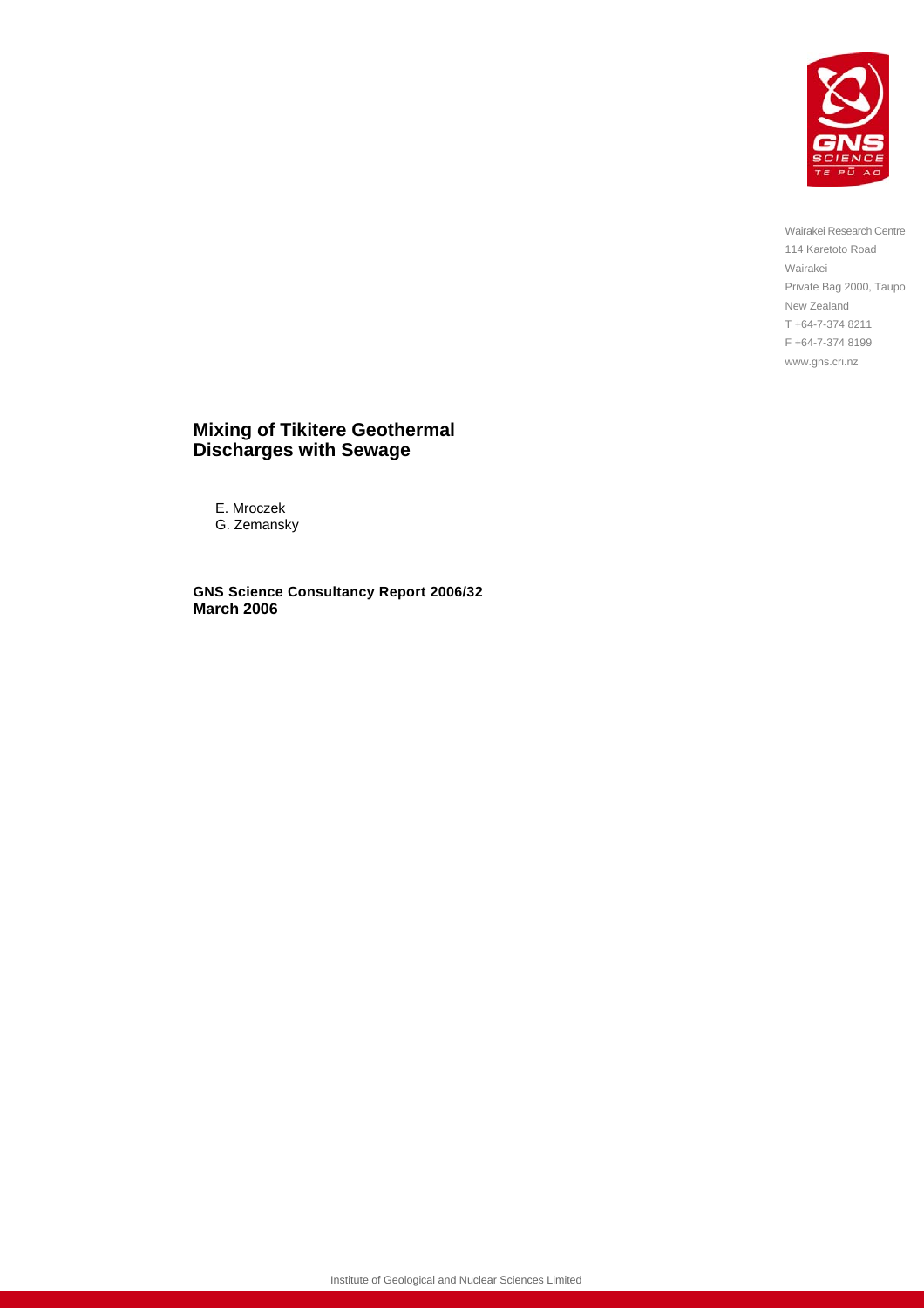#### **CONFIDENTIAL**

This report has been prepared by the Institute of Geological and Nuclear Sciences Limited (GNS Science) exclusively for and under contract to Environment Bay of Plenty. Unless otherwise agreed in writing, all liability of GNS Science to any other party other than Environment Bay of Plenty in respect of the report is expressly excluded.

©Institute of Geological and Nuclear Sciences Limited 2006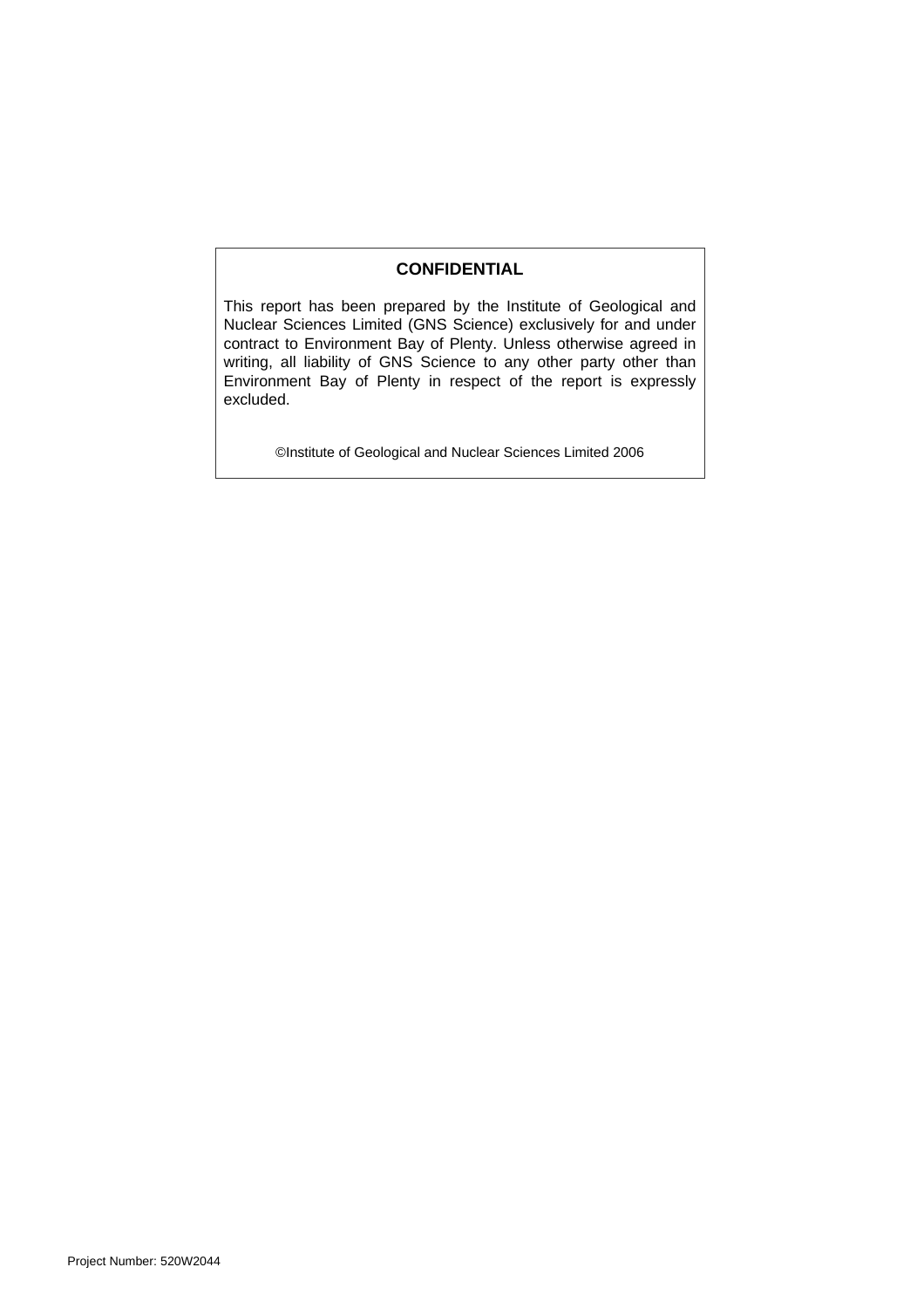# **CONTENTS**

| 1.0 |                                                    |  |
|-----|----------------------------------------------------|--|
| 2.0 |                                                    |  |
| 3.0 |                                                    |  |
| 4.0 |                                                    |  |
| 5.0 |                                                    |  |
| 6.0 |                                                    |  |
| 7.0 |                                                    |  |
| 8.0 | MIXING TIKITERE GEOTHERMAL DISCHARGES WITH SEWAGE3 |  |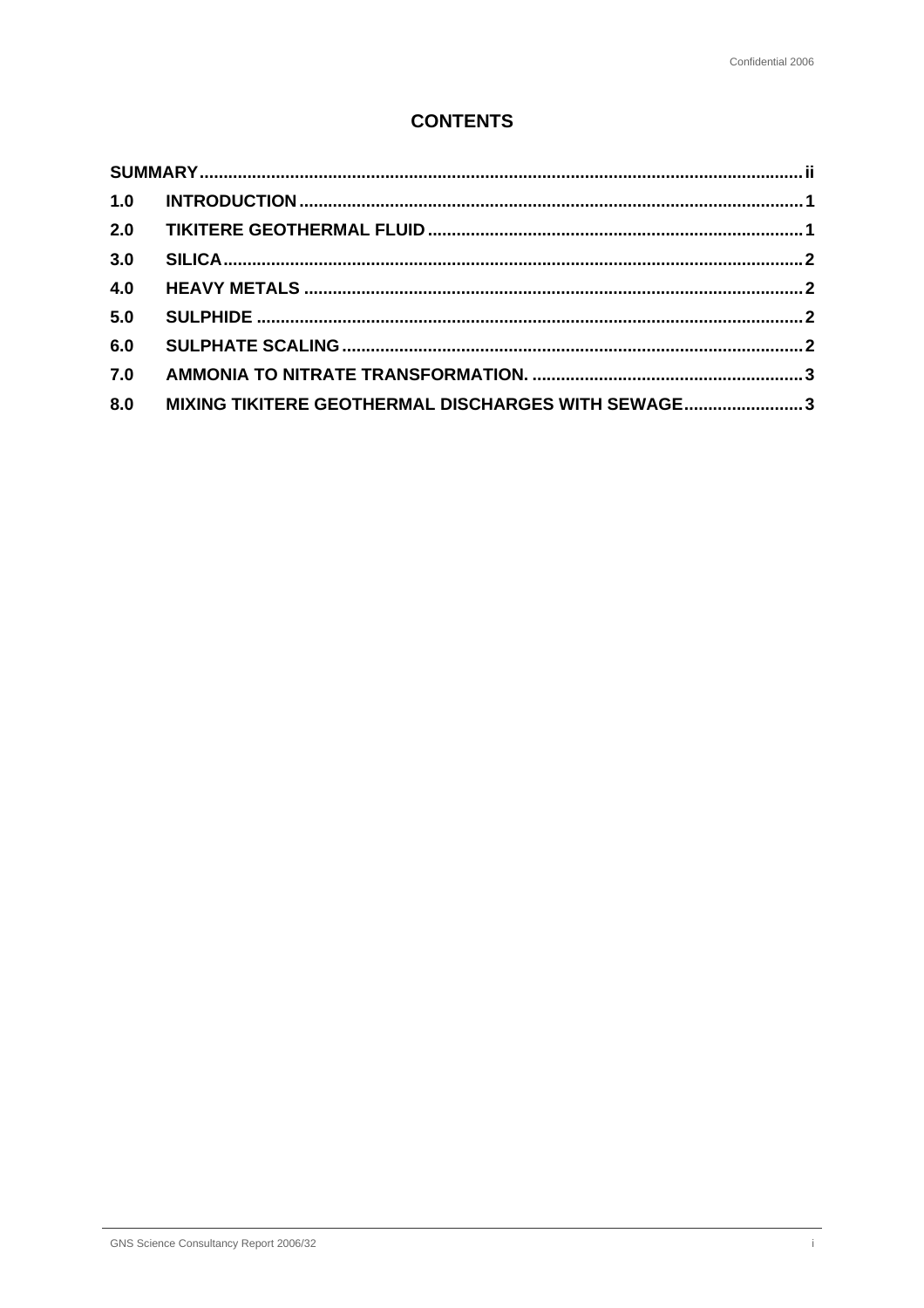### **SUMMARY**

- amorphous silica deposition directly from the Tikitere geothermal fluid is unlikely to occur;
- amorphous silica deposition may occur as a scale due to splash and evaporation of Tikitere geothermal fluid;
- geothermal fluids and steam contain negligible quantities of heavy metals (except for mercury) so collection of samples for analysis of heavy metals is not recommended;
- increasing the pH to near neutral (e.g. through reaction of the fluids with concrete) of Tikitere geothermal fluid would not cause deposition of the anhydrite or gypsum;
- deposition of sulphate scale would occur as a scale due to splash and evaporation of Tikitere geothermal fluid;
- ammonia in the Tikitere geothermal fluid is likely to be stable if the Tikitere flow is contained and pH is kept low;
- scaling of silica and sulphate minerals is unlikely to occur after Tikitere geothermal fluid is mixed with untreated sewage;
- wastewater flows will provide some dilution of Tikitere geothermal fluids; this dilution will increase over time as wastewater flows increase over time.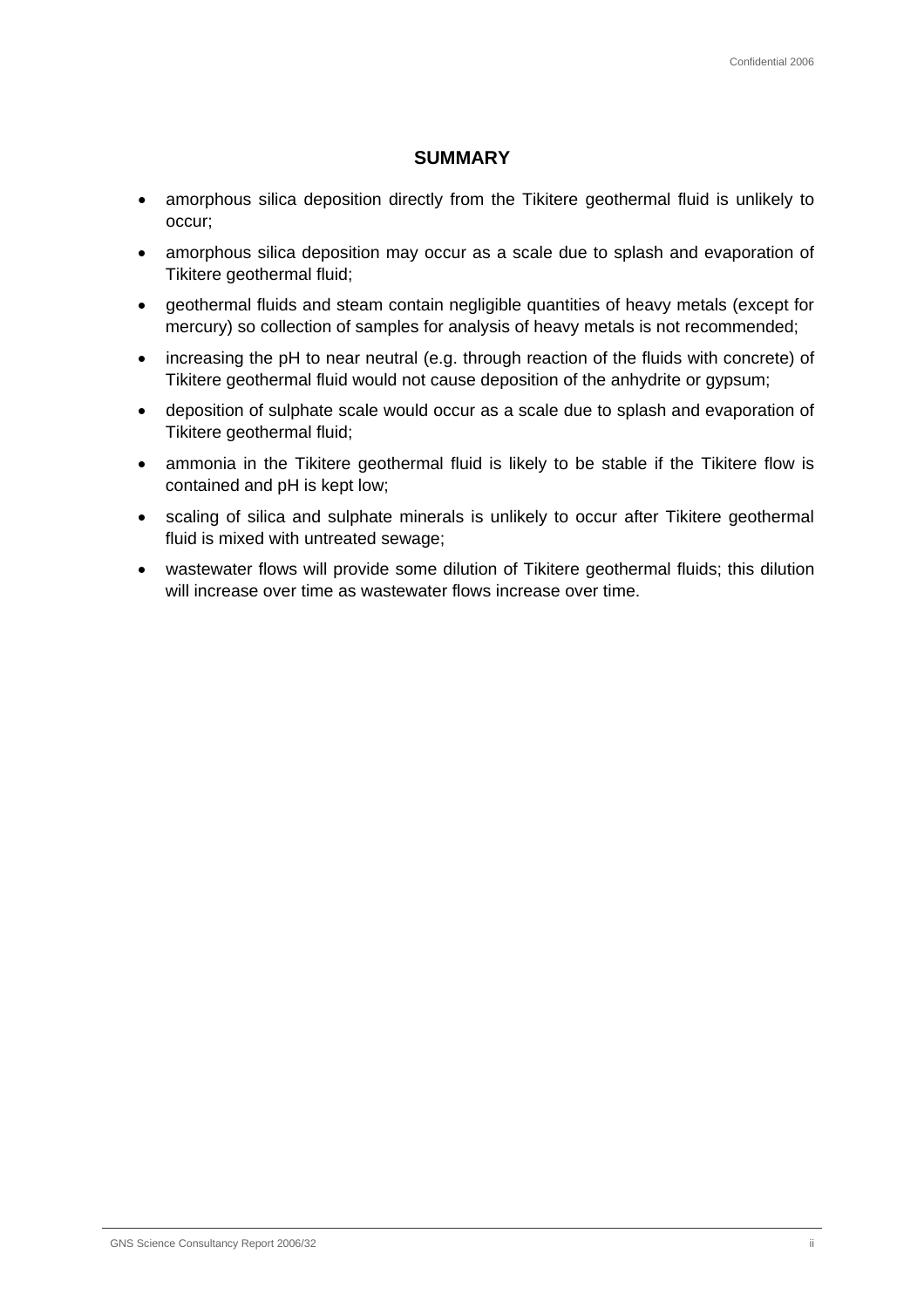### **1.0 INTRODUCTION**

As an outcome of discussing the "Evaluation of Geothermal Water Treatability" report (referred to here as "The Report") by AWT at the Lake Rotorua Technical Advisory Group Meeting held on 15<sup>th</sup> Feb 2006 the Group requested comments on the tendency of the Tikitere geothermal fluids for

- a) silica deposition
- b) sulphite deposition
- c) chemical and physical conditions controlling ammonium to nitrate transformations

### **2.0 TIKITERE GEOTHERMAL FLUID**

The fluid compositions show that they are condensed steam which has mixed in various proportions with aerated groundwaters. Very little, if any, deep chloride rich geothermal water reaches the surface. The condensed steam containing hydrogen sulphide  $(H_2S)$  is oxidized to sulphur  $(S)$  which is then oxidized to sulphate  $(SO<sub>4</sub>)$ , essentially sulphuric acid. Oxidation of  $H_2S$  to S by oxygen is rapid but the subsequent oxidation to sulphate only occurs rapidly in the presence of bacteria (some of which are also likely to be able to oxidize  $H<sub>2</sub>S$  directly to  $SO<sub>4</sub>$ ). Consequently many features at Tikitere discharge very acidic fluids (e.g. pH 2.5) with high sulphate concentrations (e.g. 51 to 2100 mg/kg). Typically the acid fluids also have low total sulphide (total as  $H_2S < 0.2$  mg/L) as the form of the sulphide present at low pH is as a dissolved but volatile gas which is easily lost from solution; similarly the acid fluids have low total carbonate concentrations due to the volatility of  $CO<sub>2</sub>$ .

In other features the high acidity is neutralized by ammonia giving rise to near neutral fluids at about pH 6 but which also contain high concentrations of ammonia present as ammonium NH $_4^+$  (e.g. 640 mg/L as NH3 in Ruahine). These fluids can also contain more dissolved sulphide. The most recent analyses of a few of the "high ammonia" springs have total H<sub>2</sub>S typically < 15 mg/L (at pH 6 about 10 percent of the total sulphide is present as  $HS$ ).

The composition of the condensates varies naturally (e.g., depending on steam supply, condensation, etc.) and as the geothermal fluid mixes further with a variable amount of runoff (etc) results in the compositional changes observed in the RDC monitoring results.

The low fluid pH, composition and sediment load needs to be taken into account when material selection and specification for pipes and pumps.

We assume in this analysis that the "hydrology" of drainage from the geothermal springs is stable and unlikely to be naturally altered in say a major flood, hydrothermal eruption and the like.

It is possible the field could be developed for geothermal power which may affect the steam supply to the springs; either increasing due to the stimulation of boiling at depth or perhaps even quenching as the steam is redirected. This possibility should be taken into account in the risk assessment.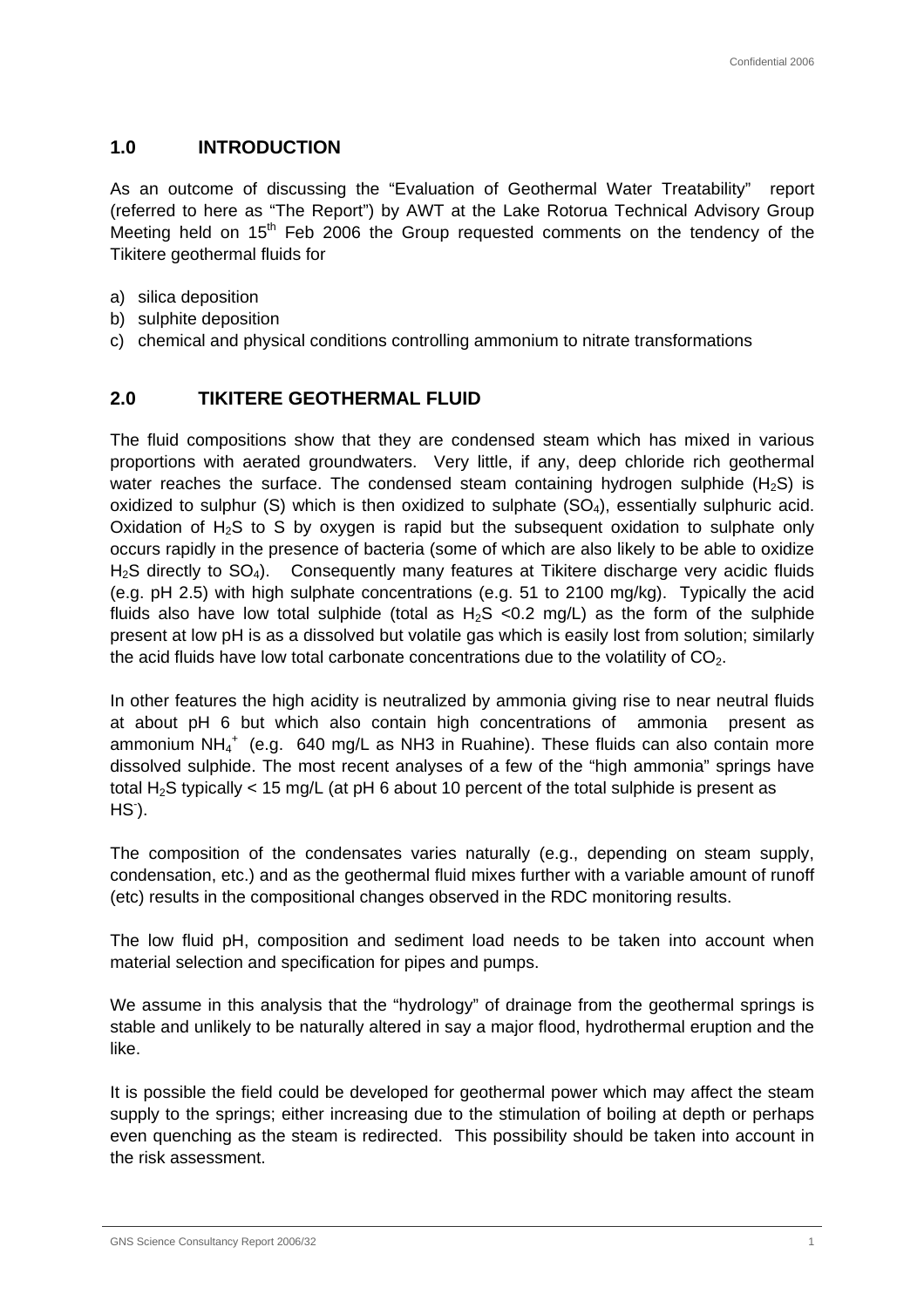# **3.0 SILICA**

The silica content of the discharges vary considerably and it appears that many are undersaturated with respect to amorphous silica (AM) but some are closer to equilibrium (e.g., mini cook pot with a silica content of 274 mg/L indicates an equilibrium temperature of about 78 $^{\circ}$  C whereas the measured spring temperature was 68 $^{\circ}$  C). As the fluids cools the potential exists for the AM solubility to be exceeded as at  $25^{\circ}$ C the equilibrium solubility is ~120 mg/L. The silica values given in "The Report" show however that in the culvert all the silica is essentially soluble (i.e. no colloids) and furthermore the silica is undersaturated with respect to AM. Even if the silica was significantly oversaturated amorphous silica deposition (or polymerization to form colloids) would be negligible due to the low pH, which dramatically slows the deposition kinetics.

Although AM silica deposition per se will not be a problem, scaling due to splash and evaporation is possible but if allowed for may not be a significant problem.

# **4.0 HEAVY METALS**

Geothermal fluids and steam contain negligible quantities of heavy metals so collection of samples for analysis of heavy metals is not recommended. It follows that heavy metal sulphide scaling will not be a problem. The exception is mercury and we expect the analytical results for this element to be highly variable. Mercury is transported in geothermal steam as elemental and will mostly be oxidized close to the surface and scavenged by particulates of which S would be most efficient.

### **5.0 SULPHIDE**

Although sulphide scaling will not occur "The Report" mentions that  $H_2S$  could be detrimental to the bioreactor operation. Since the pH of the fluids in the culverts is below 4, the total  $H_2S$ concentration will be low and indeed a culvert sample collected in 2003 had a total  $H_2S < 0.2$ mg/L. It is suggested any samples collected for sulphide preferably be analysed on site or preserved (e.g. with zinc or cadmium acetate) for analysis soon thereafter to limit oxidation by bacteria. As discussed above some Tikitere features contain considerably more  $H_2S$  and it depends on which fluids are predominant in the mixture.

## **6.0 SULPHATE SCALING**

Unlike sulphide scaling deposition of anhydrite (or perhaps gypsum at less than  $50^{\circ}$  C) may be more likely due to the high sulphate content and calcium in solution. Preliminary calculations show that the high sulphate features are undersaturated with respect to anhydrite (at temperature). The solubility of this mineral is pH independent and also has retrograde solubility. This means that the solubility increases on cooling and mixing with fresh water drainage and runoff undersaturates the mineral even further. One analysis at the culvert gives a sulphate concentration of the order of 380 mg/L with calcium of 9 mg/L. A preliminary calculation shows that increasing the pH would not cause deposition of the anhydrite or gypsum.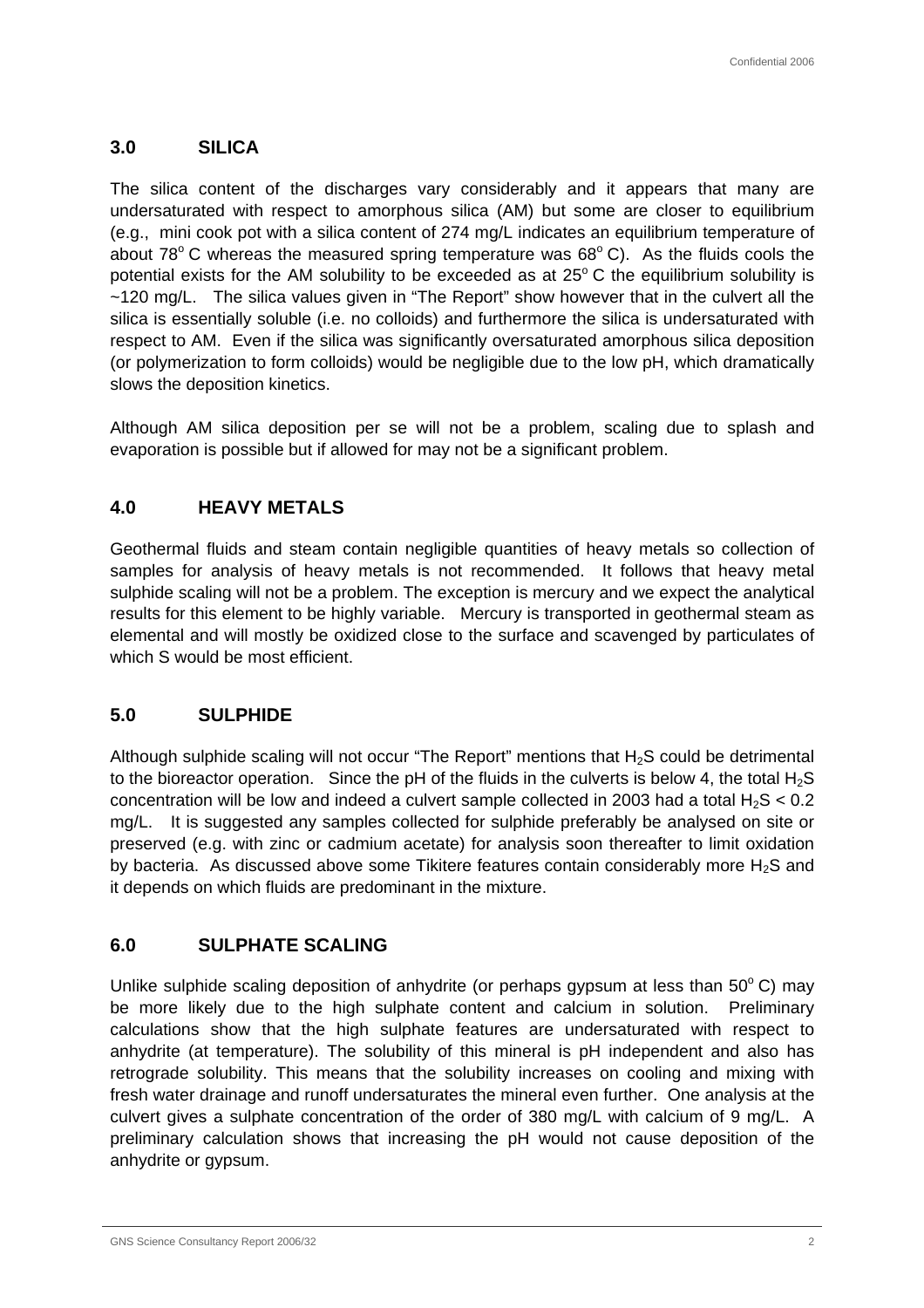However splash and evaporation would lead to the deposition of sulphate scale.

### **7.0 AMMONIA TO NITRATE TRANSFORMATION.**

Williamson and Cooke (1982) comprehensively investigated the nitrogen transformation in the Waiohewa Stream. They concluded that nitrification in the Tikitere discharges is suppressed by the low pH of these discharges  $(-$  pH 3). In contrast the lower Waiohewa "provides conditions where large amounts of the geothermal nitrogen is converted to nitrate" which laboratory experiments seemed to show were sediment related. The experiments conducted by Williamson and Cooke (1982) were not particularly sophisticated or controlled (from a microbiological point of view) and can be repeated if required. However their data suggests that if the Tikitere flow is contained and pH is kept low the ammonia will be stable. Data off the "Net" suggests maximum nitrification occurs at about pH 7.2 and reducing the pH to 6 decreases the rate to 10% of the maximum (Matthew Stott, Pers. Comm.)

## **8.0 MIXING TIKITERE GEOTHERMAL DISCHARGES WITH SEWAGE**

Some qualitative observations are made of likely effects because the chemical process is too complex to model. First, the discharges will be diluted which further deceases the undersaturation of both the silica and sulphate minerals (sewage contains  $\sim$  30 mg/L SO<sub>4</sub>) Furthermore, it is likely that carboxylic acids and other organic compounds in the sewage will effectively sequester calcium and magnesium, suggesting that scaling will not be an issue after mixing. The pH will increase but given the low BOD and perhaps even reducing conditions we would not expect an increase in the nitrification of the ammonia.

We have no data on the sediment load in the geothermal discharges nor can predict the effect on the sewage or eventual treatment. Williamson and Cooke (1982) analysed the sediment with XRF and showed it to be 48% S and 50% Si. It is possible the mercury content of the sulphur will be tens of milligrams per kilogram of sulphur and the low BOD will limit oxidization of the sulphur by the sulphur oxidizing bacteria after mixing with the sewage.

The data on constituents present in Tikitere geothermal fluids provided in the "The Report" and in a spreadsheet labelled "Flows and their constituents from Tikitere geothermal field" is limited and primarily considers conventional pollutants such as nutrients and suspended solids. Pertinent analytical data presented consists of average values for boron, calcium, and silica concentrations from three samples taken in 2004. These show silica levels of approximately 90 mg/L. Concentrations of this level are below the solubility of amorphous silica at environmental temperatures.

In reviewing the available flow data, Peter Dine has indicated that the flow rate of Tikitere geothermal fluids is typically approximately 17 L/sec. This is a combination of flows at the "bottom culvert" and the "middle culvert" minus clean water from the "upper culvert". Clean water flowing through the "upper culvert" is not from the Tikitere geothermal field and therefore this water will not be added to the sewerage main (Peter Dine pers. comm.).

Estimates of eastern trunk sewer main flow (upstream of Eastgate and the airport) are in the